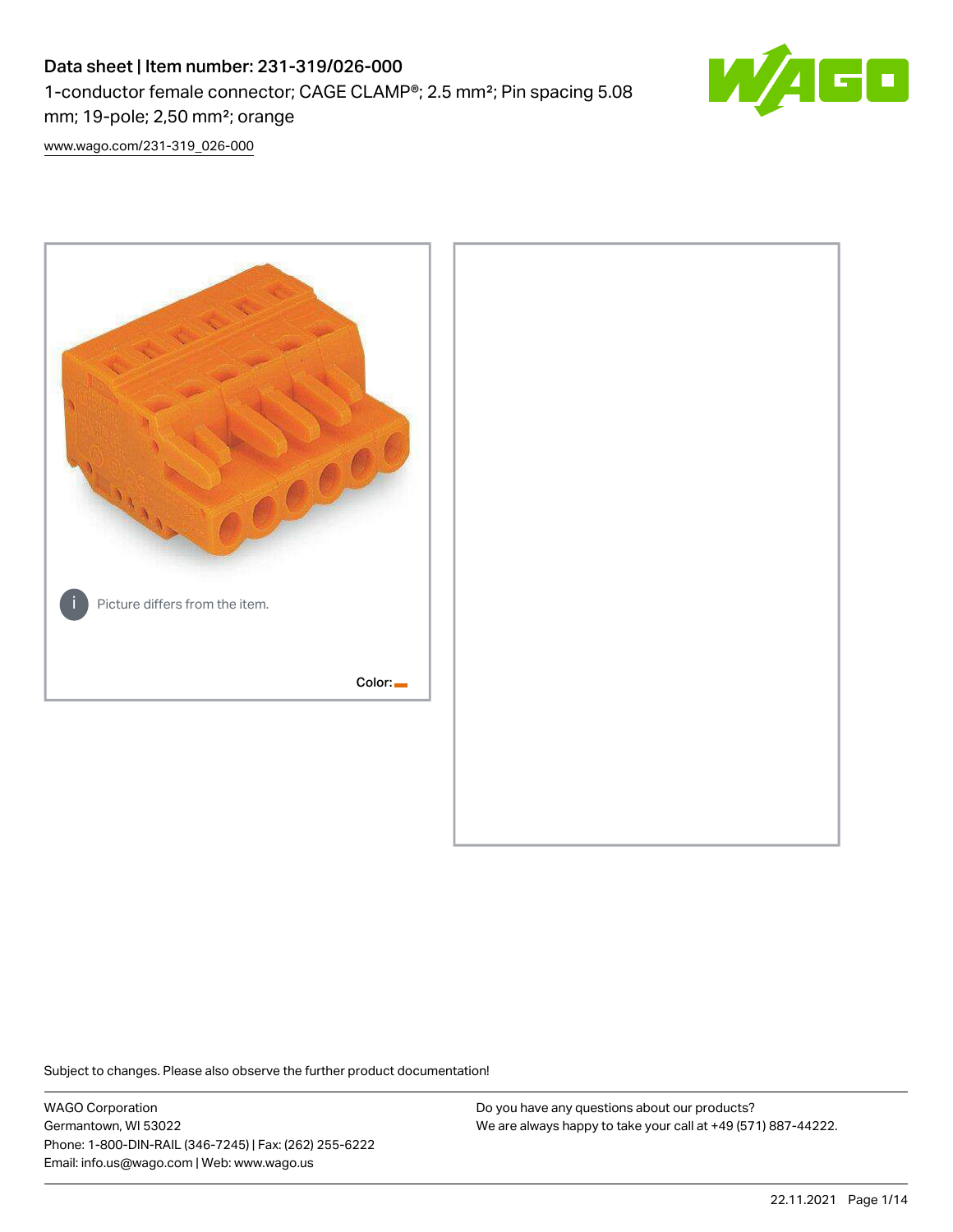

Dimensions in mm

 $L =$  (pole no. x pin spacing) + 1.5 mm

2- to 3-pole female connectors – one latch only

#### Item description

- **Universal connection for all conductor types**
- Easy cable pre-assembly and on-unit wiring via vertical and horizontal CAGE CLAMP<sup>®</sup> actuation  $\blacksquare$
- $\blacksquare$ Integrated test ports
- $\blacksquare$ With coding fingers

Subject to changes. Please also observe the further product documentation! Data

WAGO Corporation Germantown, WI 53022 Phone: 1-800-DIN-RAIL (346-7245) | Fax: (262) 255-6222 Email: info.us@wago.com | Web: www.wago.us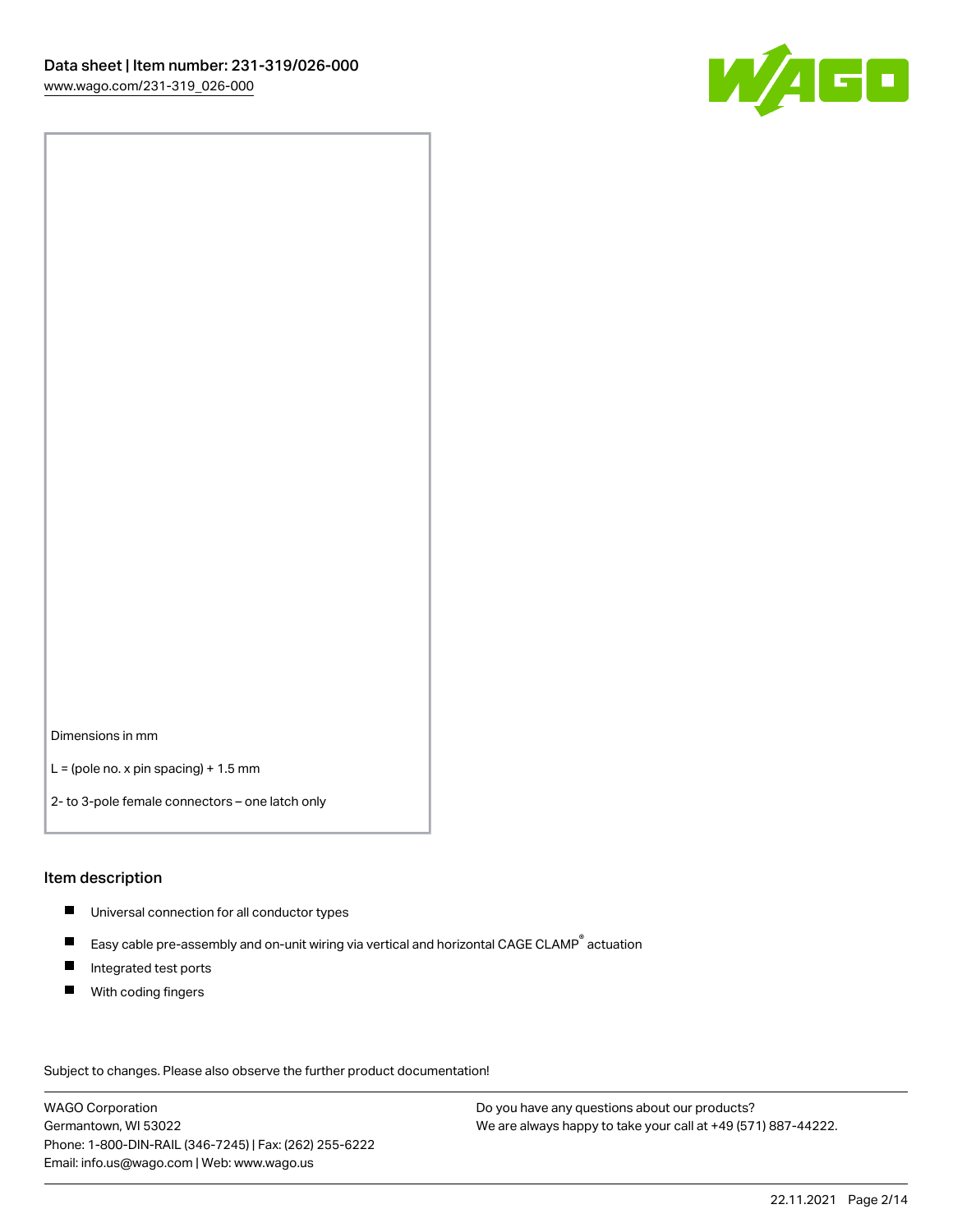

# Data Notes

| Safety information 1 | The MCS-MULTI CONNECTION SYSTEM includes connectors<br>without breaking capacity in accordance with DIN EN 61984. When<br>used as intended, these connectors must not be connected<br>/disconnected when live or under load. The circuit design should<br>ensure header pins, which can be touched, are not live when<br>unmated. |
|----------------------|-----------------------------------------------------------------------------------------------------------------------------------------------------------------------------------------------------------------------------------------------------------------------------------------------------------------------------------|
| Variants:            | Gold-plated or partially gold-plated contact surfaces<br>Other versions (or variants) can be requested from WAGO Sales or<br>configured at https://configurator.wago.com/                                                                                                                                                         |

### Electrical data

# IEC Approvals

| Ratings per                 | IEC/EN 60664-1                                                        |
|-----------------------------|-----------------------------------------------------------------------|
| Rated voltage (III / 3)     | 320 V                                                                 |
| Rated surge voltage (III/3) | 4 <sub>k</sub> V                                                      |
| Rated voltage (III/2)       | 320 V                                                                 |
| Rated surge voltage (III/2) | 4 <sub>k</sub> V                                                      |
| Nominal voltage (II/2)      | 630 V                                                                 |
| Rated surge voltage (II/2)  | 4 <sub>k</sub> V                                                      |
| Rated current               | 16A                                                                   |
| Legend (ratings)            | $(III / 2)$ $\triangle$ Overvoltage category III / Pollution degree 2 |

## UL Approvals

| Approvals per                  | UL 1059 |
|--------------------------------|---------|
| Rated voltage UL (Use Group B) | 300 V   |
| Rated current UL (Use Group B) | 15 A    |
| Rated voltage UL (Use Group D) | 300 V   |
| Rated current UL (Use Group D) | 10 A    |

# Ratings per UL

| Rated voltage UL 1977 | 600 V         |
|-----------------------|---------------|
| Rated current UL 1977 | $\sim$ $\sim$ |

### CSA Approvals

Approvals per CSA

Subject to changes. Please also observe the further product documentation!

| <b>WAGO Corporation</b>                                | Do you have any questions about our products?                 |
|--------------------------------------------------------|---------------------------------------------------------------|
| Germantown, WI 53022                                   | We are always happy to take your call at +49 (571) 887-44222. |
| Phone: 1-800-DIN-RAIL (346-7245)   Fax: (262) 255-6222 |                                                               |
| Email: info.us@wago.com   Web: www.wago.us             |                                                               |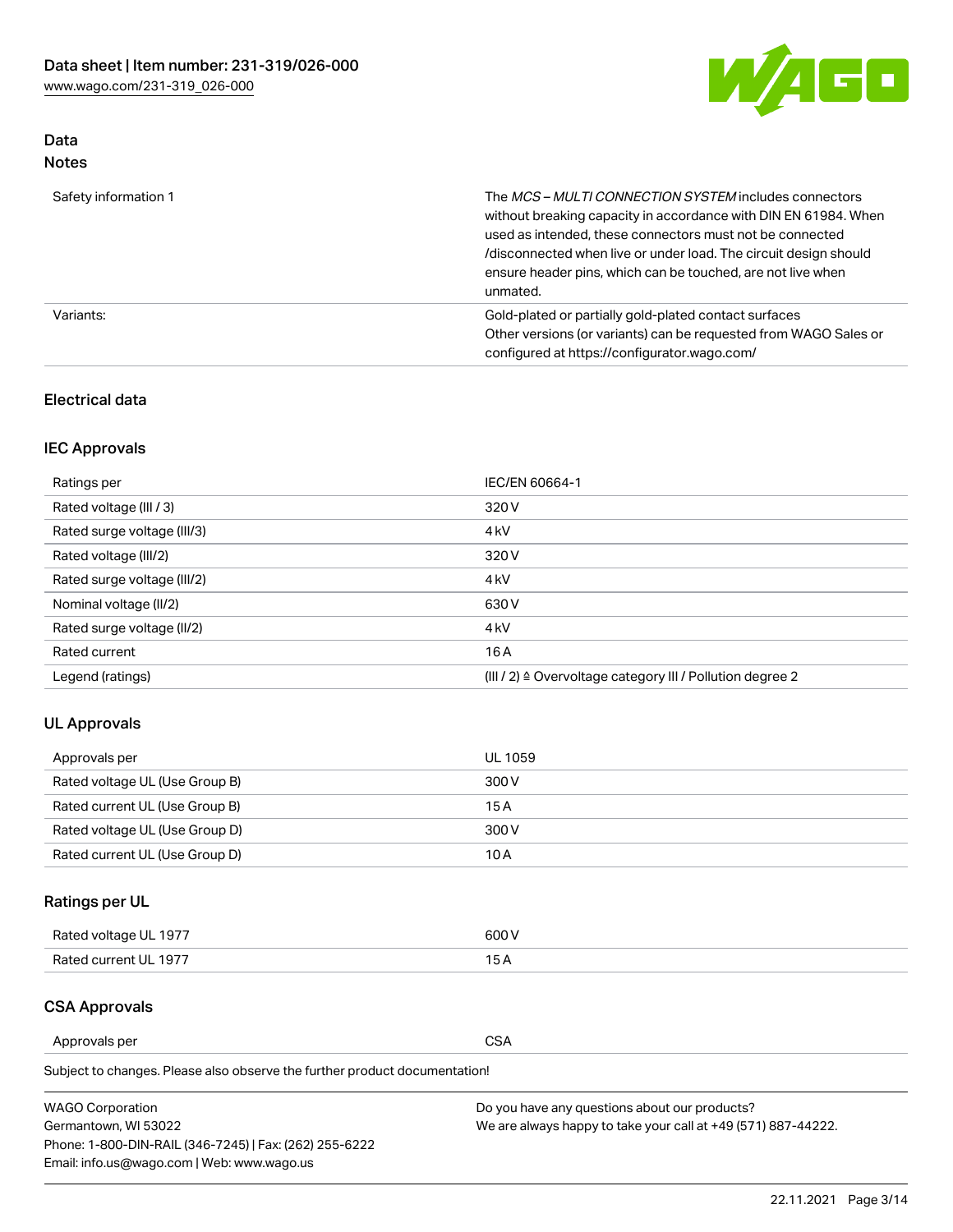[www.wago.com/231-319\\_026-000](http://www.wago.com/231-319_026-000)



| Rated voltage CSA (Use Group B) | 300 V |
|---------------------------------|-------|
| Rated current CSA (Use Group B) | 15 A  |
| Rated voltage CSA (Use Group D) | 300 V |
| Rated current CSA (Use Group D) | 10 A  |

### Connection data

| Total number of connection points | 19 |
|-----------------------------------|----|
| Total number of potentials        | 19 |
| Number of connection types        |    |
| Number of levels                  |    |

### Connection 1

| Connection technology                             | CAGE CLAMP®                             |
|---------------------------------------------------|-----------------------------------------|
| Actuation type                                    | Operating tool                          |
| Solid conductor                                   | $0.082.5$ mm <sup>2</sup> / 28  12 AWG  |
| Fine-stranded conductor                           | $0.08$ 2.5 mm <sup>2</sup> / 28  12 AWG |
| Fine-stranded conductor; with insulated ferrule   | $0.251.5$ mm <sup>2</sup>               |
| Fine-stranded conductor; with uninsulated ferrule | $0.252.5$ mm <sup>2</sup>               |
| Strip length                                      | $89$ mm $/ 0.310.35$ inch               |
| Number of poles                                   | 19                                      |
| Conductor entry direction to mating direction     | 0°                                      |

# Physical data

| Pin spacing | 5.08 mm / 0.2 inch    |
|-------------|-----------------------|
| Width       | 98.02 mm / 3.859 inch |
| Height      | 14.3 mm / 0.563 inch  |
| Depth       | 26.45 mm / 1.041 inch |

# Plug-in connection

| Contact type (pluggable connector) | Female connector/socket |
|------------------------------------|-------------------------|
| Connector (connection type)        | for conductor           |
| Mismating protection               | No                      |
| Locking of plug-in connection      | Without                 |

# Material data

Color contracts and contracts of the contracts of the contracts of the contracts of the contracts of the contracts of the contracts of the contracts of the contracts of the contracts of the contracts of the contracts of th

Subject to changes. Please also observe the further product documentation! Material group I

| <b>WAGO Corporation</b>                                | Do you have any questions about our products?                 |
|--------------------------------------------------------|---------------------------------------------------------------|
| Germantown, WI 53022                                   | We are always happy to take your call at +49 (571) 887-44222. |
| Phone: 1-800-DIN-RAIL (346-7245)   Fax: (262) 255-6222 |                                                               |
| Email: info.us@wago.com   Web: www.wago.us             |                                                               |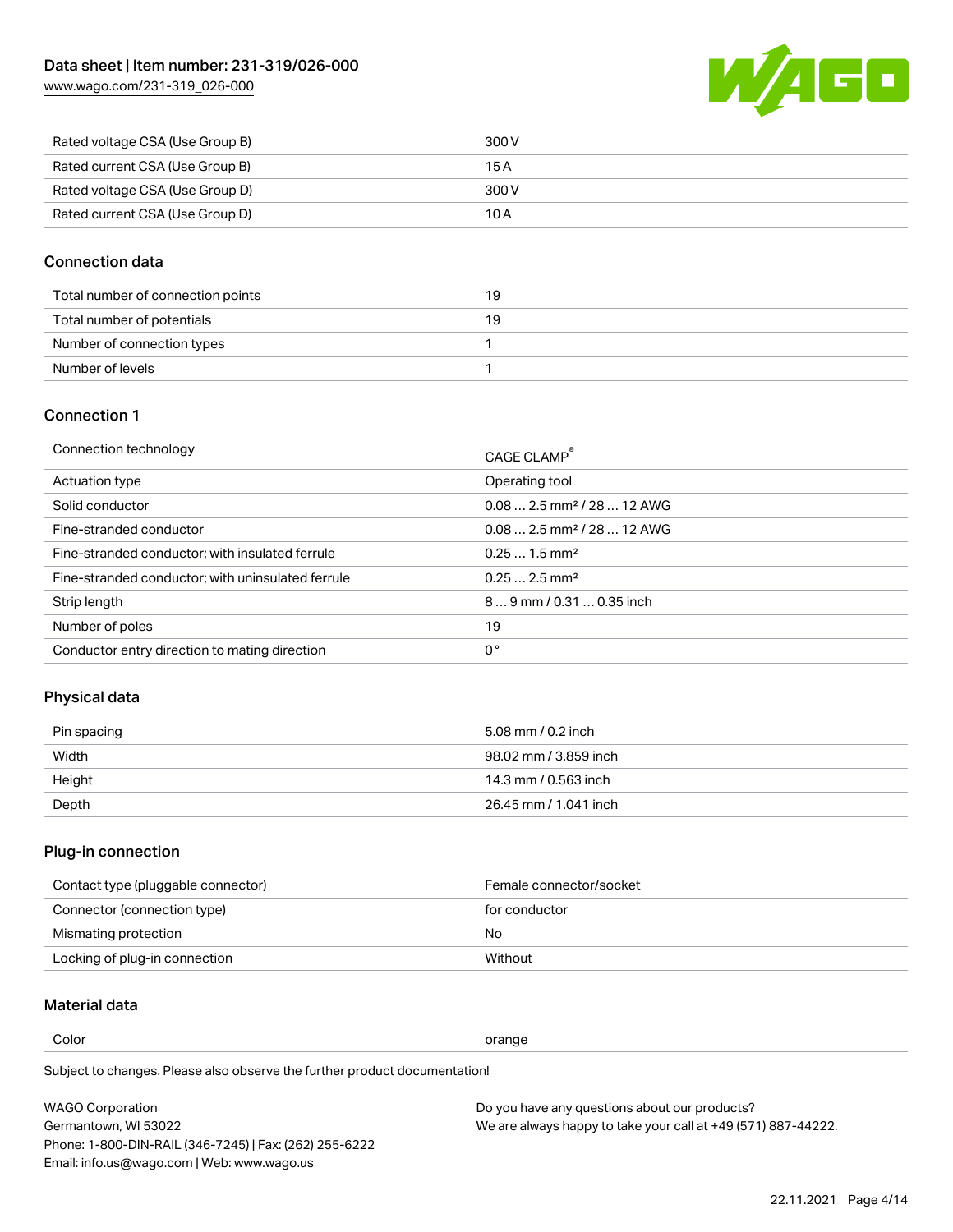[www.wago.com/231-319\\_026-000](http://www.wago.com/231-319_026-000)



| Material group              |                                   |
|-----------------------------|-----------------------------------|
| Insulation material         | Polyamide (PA66)                  |
| Flammability class per UL94 | V <sub>0</sub>                    |
| Clamping spring material    | Chrome nickel spring steel (CrNi) |
| Contact material            | Copper alloy                      |
| Contact plating             | tin-plated                        |
| Fire load                   | 0.483 MJ                          |
| Weight                      | 34.4g                             |
|                             |                                   |

# Environmental requirements

| Limit temperature range | $-60+85 °C$ |
|-------------------------|-------------|
|-------------------------|-------------|

### Commercial data

| Product Group         | 3 (Multi Conn. System) |  |  |
|-----------------------|------------------------|--|--|
| PU (SPU)              | 10 Stück               |  |  |
| Packaging type        | box                    |  |  |
| Country of origin     | <b>DE</b>              |  |  |
| <b>GTIN</b>           | 4044918349963          |  |  |
| Customs tariff number | 8536694040             |  |  |

# Approvals / Certificates

#### Country specific Approvals

| Logo                  | Approval                                                                   | <b>Additional Approval Text</b> | Certificate<br>name |
|-----------------------|----------------------------------------------------------------------------|---------------------------------|---------------------|
|                       | CВ<br>DEKRA Certification B.V.                                             | IEC 61984                       | NL-39756            |
|                       | <b>CSA</b><br><b>DEKRA Certification B.V.</b>                              | C22.2                           | 1466354             |
| EMA                   | <b>KEMA/KEUR</b><br>DEKRA Certification B.V.                               | EN 61984                        | 2190761.01          |
| <b>Ship Approvals</b> |                                                                            |                                 |                     |
| Logo                  | Approval                                                                   | <b>Additional Approval Text</b> | Certificate<br>name |
|                       | <b>ABS</b>                                                                 |                                 | $19 -$              |
|                       | Subject to changes. Please also observe the further product documentation! |                                 |                     |

| <b>WAGO Corporation</b>                                | Do you have any questions about our products?                 |  |  |
|--------------------------------------------------------|---------------------------------------------------------------|--|--|
| Germantown, WI 53022                                   | We are always happy to take your call at +49 (571) 887-44222. |  |  |
| Phone: 1-800-DIN-RAIL (346-7245)   Fax: (262) 255-6222 |                                                               |  |  |
| Email: info.us@wago.com   Web: www.wago.us             |                                                               |  |  |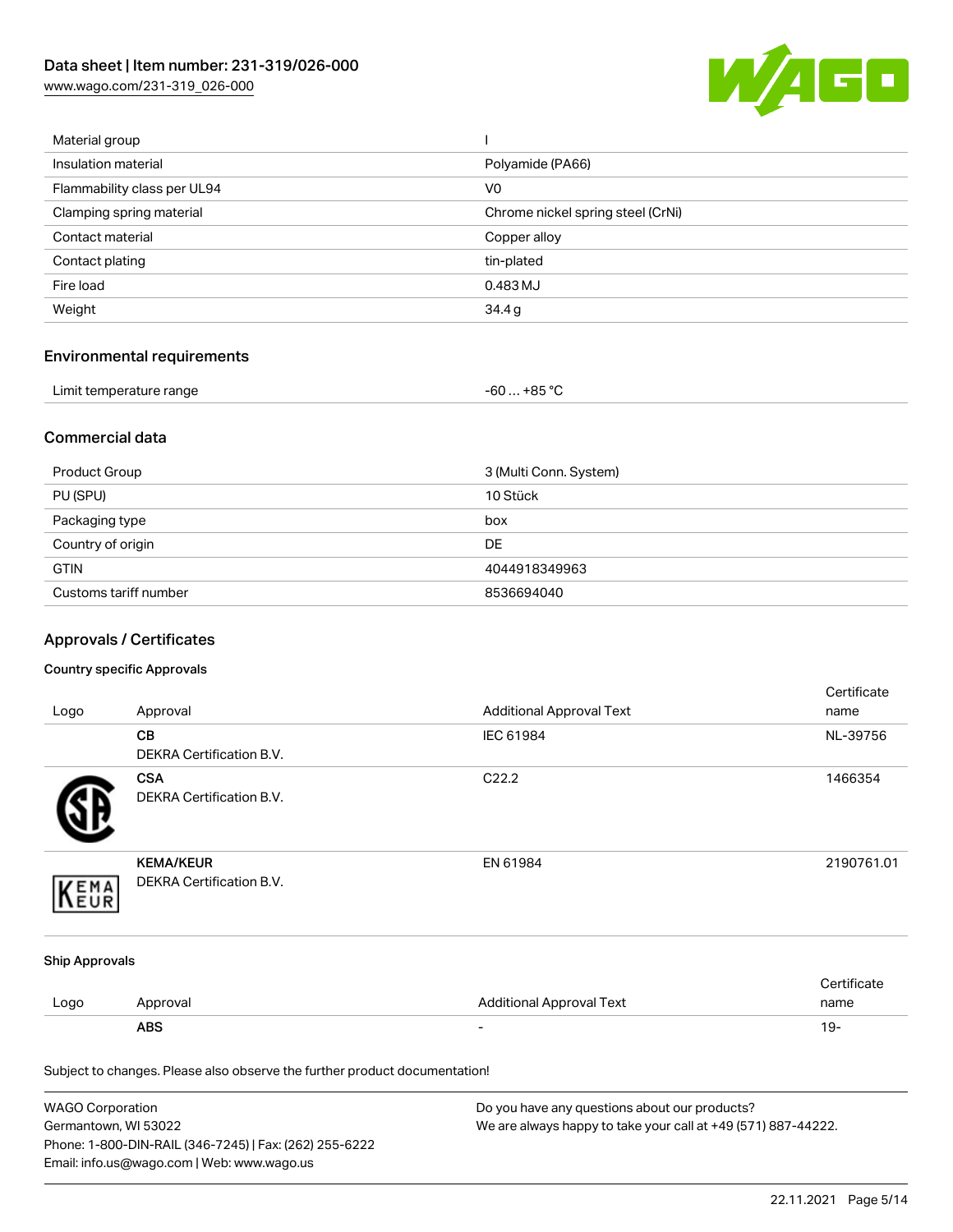Email: info.us@wago.com | Web: www.wago.us



American Bureau of Shipping **HG1869876-** American Bureau of Shipping **HG1869876-**



PDA

| <b>UL-Approvals</b>                                                                                       |                                                                                                                      |                                                                                                                |                              |  |
|-----------------------------------------------------------------------------------------------------------|----------------------------------------------------------------------------------------------------------------------|----------------------------------------------------------------------------------------------------------------|------------------------------|--|
| Logo                                                                                                      | Approval                                                                                                             | <b>Additional Approval Text</b>                                                                                | Certificate<br>name          |  |
|                                                                                                           | UL<br>UL International Germany GmbH                                                                                  | <b>UL 1977</b>                                                                                                 | E45171                       |  |
|                                                                                                           | <b>UR</b><br>Underwriters Laboratories Inc.                                                                          | <b>UL 1059</b>                                                                                                 | E45172                       |  |
| Counterpart                                                                                               |                                                                                                                      |                                                                                                                |                              |  |
|                                                                                                           | Item no.231-349/001-000<br>Male header; 19-pole; THT; 1.0 x 1.0 mm solder pin; straight; pin spacing 5.08 mm; orange |                                                                                                                | www.wago.com/231-349/001-000 |  |
|                                                                                                           | Item no.231-379/001-000                                                                                              | Male header; 19-pole; THT; 1.2 x 1.2 mm solder pin; straight; pin spacing 5.08 mm; orange                      |                              |  |
|                                                                                                           | Item no.231-549/001-000                                                                                              | Male header; 19-pole; THT; 1.0 x 1.0 mm solder pin; angled; pin spacing 5.08 mm; orange                        |                              |  |
|                                                                                                           | Item no.231-579/001-000<br>Male header; 19-pole; THT; 1.2 x 1.2 mm solder pin; angled; pin spacing 5.08 mm; orange   |                                                                                                                | www.wago.com/231-579/001-000 |  |
|                                                                                                           | Item no.231-649<br>Male connector; 19-pole; Pin spacing 5.08 mm; orange                                              |                                                                                                                | www.wago.com/231-649         |  |
|                                                                                                           | Item no.231-649/018-000<br>Male connector; 19-pole; Pin spacing 5.08 mm ; snap-in mounting feet; orange              |                                                                                                                | www.wago.com/231-649/018-000 |  |
|                                                                                                           | Item no.231-649/019-000<br>Male connector; 19-pole; Pin spacing 5.08 mm; mounting flange; orange                     |                                                                                                                | www.wago.com/231-649/019-000 |  |
|                                                                                                           | Subject to changes. Please also observe the further product documentation!                                           |                                                                                                                |                              |  |
| <b>WAGO Corporation</b><br>Germantown, WI 53022<br>Phone: 1-800-DIN-RAIL (346-7245)   Fax: (262) 255-6222 |                                                                                                                      | Do you have any questions about our products?<br>We are always happy to take your call at +49 (571) 887-44222. |                              |  |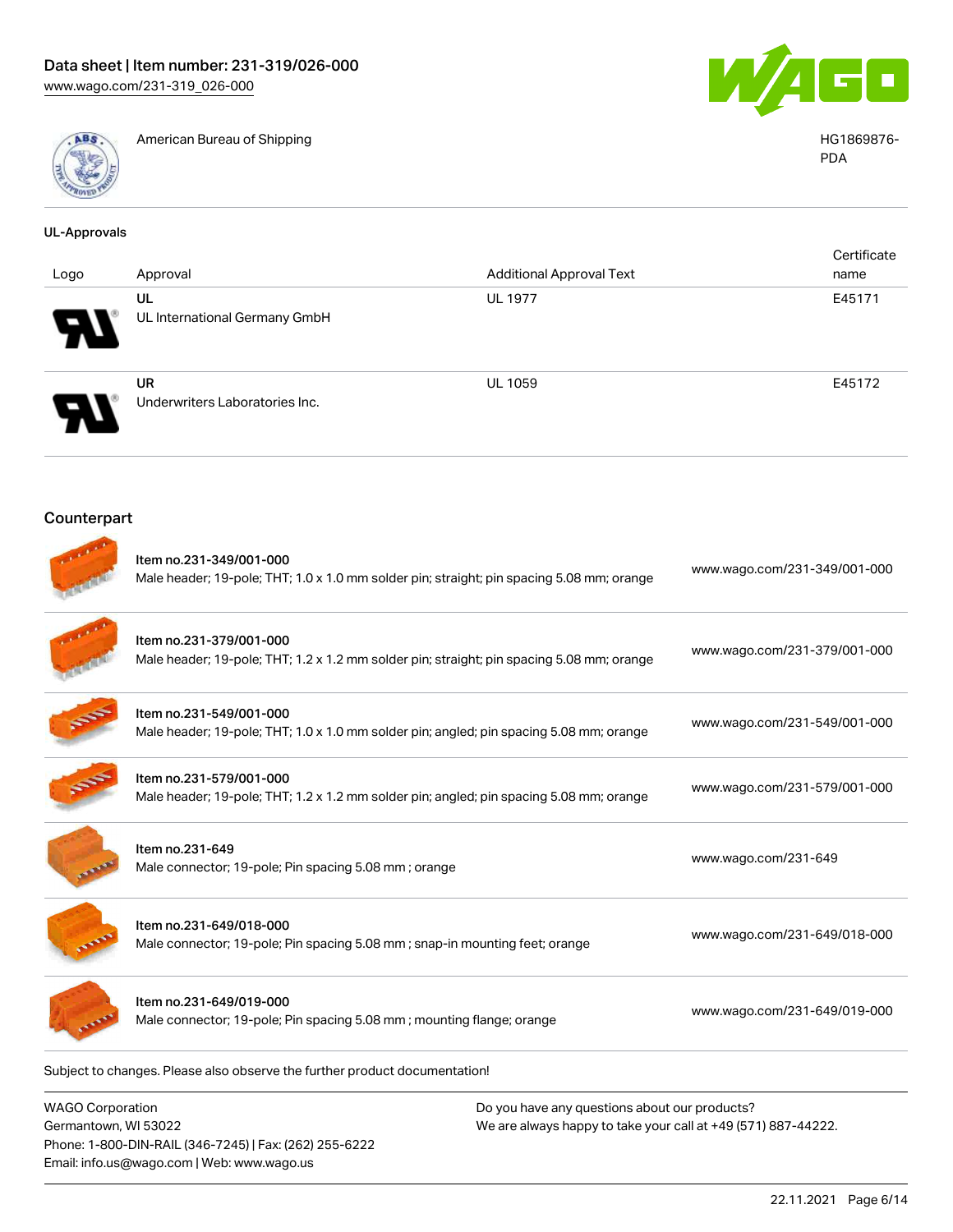

#### Item no.231-649/114-000

Male connector; 19-pole; Pin spacing 5.08 mm ; snap-in flange; orange



Item no.232-549/007-000

Double pin header; DIN-35 rail mounting; 19-pole; Pin spacing 5.08 mm; orange [www.wago.com/232-549/007-000](https://www.wago.com/232-549/007-000)

[www.wago.com/231-649/114-000](https://www.wago.com/231-649/114-000)

#### Optional accessories

| Jumpers |
|---------|
|---------|

| Jumper                     |                                                                                                                            |                      |
|----------------------------|----------------------------------------------------------------------------------------------------------------------------|----------------------|
|                            | Item no.: 231-905<br>Jumper; for conductor entry; 5-way; insulated; gray                                                   | www.wago.com/231-905 |
|                            | Item no.: 231-903<br>Jumper; for conductor entry; 3-way; insulated; gray                                                   | www.wago.com/231-903 |
|                            | Item no.: 231-907<br>Jumper; for conductor entry; 7-way; insulated; gray                                                   | www.wago.com/231-907 |
|                            | Item no.: 231-910<br>Jumper; for conductor entry; 10-way; insulated; gray                                                  | www.wago.com/231-910 |
|                            | Item no.: 231-902<br>Jumper; for conductor entry; 2-way; insulated; gray                                                   | www.wago.com/231-902 |
| <b>Testing accessories</b> |                                                                                                                            |                      |
| Testing accessories        |                                                                                                                            |                      |
|                            | Item no.: 210-136<br>Test plug; 2 mm Ø; with 500 mm cable                                                                  | www.wago.com/210-136 |
|                            | Item no.: 231-661<br>Test plugs for female connectors; for 5 mm and 5.08 mm pin spacing; 2,50 mm <sup>2</sup> ; light gray | www.wago.com/231-661 |
| Cover                      |                                                                                                                            |                      |
| Cover                      |                                                                                                                            |                      |
|                            | Item no.: 231-669<br>Lockout caps; for covering unused clamping units; orange                                              | www.wago.com/231-669 |
| <b>Ferrules</b>            |                                                                                                                            |                      |
| Ferrule                    |                                                                                                                            |                      |
|                            | Item no.: 216-101<br>Ferrule; Sleeve for 0.5 mm <sup>2</sup> / AWG 22; uninsulated; electro-tin plated; silver-colored     | www.wago.com/216-101 |
|                            | Item no.: 216-104<br>Ferrule; Sleeve for 1.5 mm <sup>2</sup> / AWG 16; uninsulated; electro-tin plated; silver-colored     | www.wago.com/216-104 |
|                            | Item no.: 216-106                                                                                                          |                      |

Subject to changes. Please also observe the further product documentation!

WAGO Corporation Germantown, WI 53022 Phone: 1-800-DIN-RAIL (346-7245) | Fax: (262) 255-6222 Email: info.us@wago.com | Web: www.wago.us Do you have any questions about our products? We are always happy to take your call at +49 (571) 887-44222.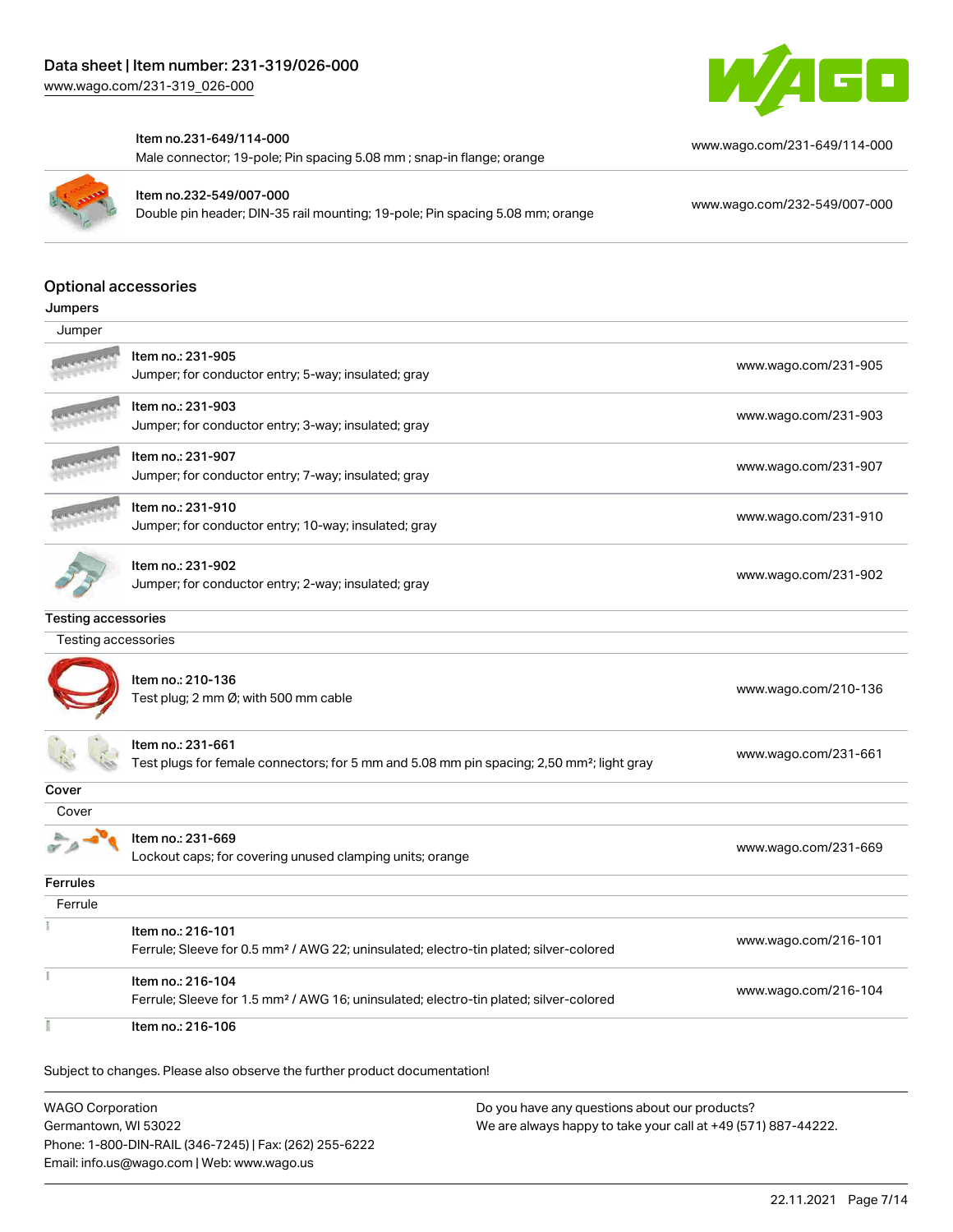

Ferrule; Sleeve for 2.5 mm² / AWG 14; uninsulated; electro-tin plated; silver-colored [www.wago.com/216-106](http://www.wago.com/216-106)  $\frac{1}{2}$ Item no.: 216-102 Ferrule; Sleeve for 0.75 mm² / AWG 20; uninsulated; electro-tin plated; silver-colored [www.wago.com/216-102](http://www.wago.com/216-102) Item no.: 216-103 Ferrule; Sleeve for 1 mm² / AWG 18; uninsulated; electro-tin plated [www.wago.com/216-103](http://www.wago.com/216-103) Item no.: 216-123 Ferrule; Sleeve for 1 mm² / AWG 18; uninsulated; electro-tin plated; silver-colored [www.wago.com/216-123](http://www.wago.com/216-123) Item no.: 216-122 Ferrule; Sleeve for 0.75 mm² / AWG 20; uninsulated; electro-tin plated; silver-colored [www.wago.com/216-122](http://www.wago.com/216-122) Item no.: 216-124 Ferrule; Sleeve for 1.5 mm² / AWG 16; uninsulated; electro-tin plated [www.wago.com/216-124](http://www.wago.com/216-124) Item no.: 216-142 Ferrule; Sleeve for 0.75 mm² / 18 AWG; uninsulated; electro-tin plated; electrolytic copper; gastight [www.wago.com/216-142](http://www.wago.com/216-142) crimped; acc. to DIN 46228, Part 1/08.92 Item no.: 216-132 Ferrule; Sleeve for 0.34 mm² / AWG 24; uninsulated; electro-tin plated [www.wago.com/216-132](http://www.wago.com/216-132) Item no.: 216-121 Ferrule; Sleeve for 0.5 mm² / AWG 22; uninsulated; electro-tin plated; silver-colored [www.wago.com/216-121](http://www.wago.com/216-121) Item no.: 216-143 Ferrule; Sleeve for 1 mm² / AWG 18; uninsulated; electro-tin plated; electrolytic copper; gastight [www.wago.com/216-143](http://www.wago.com/216-143) crimped; acc. to DIN 46228, Part 1/08.92 Item no.: 216-131 Ferrule; Sleeve for 0.25 mm² / AWG 24; uninsulated; electro-tin plated; silver-colored [www.wago.com/216-131](http://www.wago.com/216-131) Item no.: 216-141 Ferrule; Sleeve for 0.5 mm² / 20 AWG; uninsulated; electro-tin plated; electrolytic copper; gastight [www.wago.com/216-141](http://www.wago.com/216-141) crimped; acc. to DIN 46228, Part 1/08.92 Item no.: 216-152 Ferrule; Sleeve for 0.34 mm² / AWG 24; uninsulated; electro-tin plated [www.wago.com/216-152](http://www.wago.com/216-152) Item no.: 216-203 Ferrule; Sleeve for 1 mm² / AWG 18; insulated; electro-tin plated; red [www.wago.com/216-203](http://www.wago.com/216-203) Item no.: 216-202 Ferrule; Sleeve for 0.75 mm² / 18 AWG; insulated; electro-tin plated; gray [www.wago.com/216-202](http://www.wago.com/216-202) Item no.: 216-151 Ferrule; Sleeve for 0.25 mm² / AWG 24; uninsulated; electro-tin plated [www.wago.com/216-151](http://www.wago.com/216-151) Item no.: 216-204 Ferrule; Sleeve for 1.5 mm² / AWG 16; insulated; electro-tin plated; black [www.wago.com/216-204](http://www.wago.com/216-204) Item no.: 216-144 Ferrule; Sleeve for 1.5 mm² / AWG 16; uninsulated; electro-tin plated; electrolytic copper; gastight [www.wago.com/216-144](http://www.wago.com/216-144) crimped; acc. to DIN 46228, Part 1/08.92; silver-colored Subject to changes. Please also observe the further product documentation!

WAGO Corporation Germantown, WI 53022 Phone: 1-800-DIN-RAIL (346-7245) | Fax: (262) 255-6222 Email: info.us@wago.com | Web: www.wago.us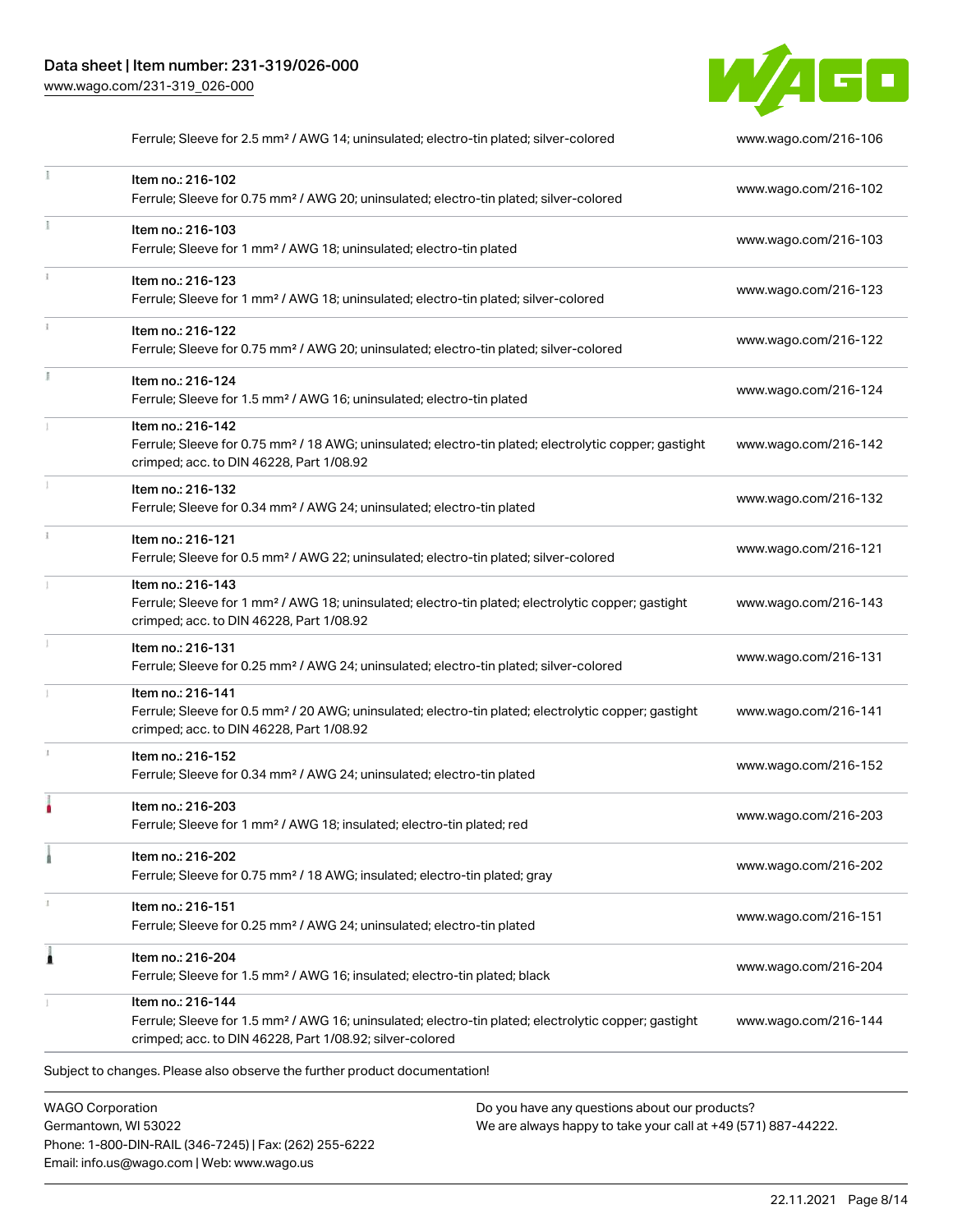# Data sheet | Item number: 231-319/026-000

[www.wago.com/231-319\\_026-000](http://www.wago.com/231-319_026-000)



|   | Item no.: 216-201<br>Ferrule; Sleeve for 0.5 mm <sup>2</sup> / 20 AWG; insulated; electro-tin plated; white                                                                                             | www.wago.com/216-201 |
|---|---------------------------------------------------------------------------------------------------------------------------------------------------------------------------------------------------------|----------------------|
| ۸ | Item no.: 216-223<br>Ferrule; Sleeve for 1 mm <sup>2</sup> / AWG 18; insulated; electro-tin plated; red                                                                                                 | www.wago.com/216-223 |
|   | Item no.: 216-241<br>Ferrule; Sleeve for 0.5 mm <sup>2</sup> / 20 AWG; insulated; electro-tin plated; electrolytic copper; gastight<br>crimped; acc. to DIN 46228, Part 4/09.90; white                  | www.wago.com/216-241 |
|   | Item no.: 216-242<br>Ferrule; Sleeve for 0.75 mm <sup>2</sup> / 18 AWG; insulated; electro-tin plated; electrolytic copper; gastight<br>crimped; acc. to DIN 46228, Part 4/09.90; gray                  | www.wago.com/216-242 |
|   | Item no.: 216-222<br>Ferrule; Sleeve for 0.75 mm <sup>2</sup> / 18 AWG; insulated; electro-tin plated; gray                                                                                             | www.wago.com/216-222 |
|   | Item no.: 216-221<br>Ferrule; Sleeve for 0.5 mm <sup>2</sup> / 20 AWG; insulated; electro-tin plated; white                                                                                             | www.wago.com/216-221 |
| 1 | Item no.: 216-224<br>Ferrule; Sleeve for 1.5 mm <sup>2</sup> / AWG 16; insulated; electro-tin plated; black                                                                                             | www.wago.com/216-224 |
| ٠ | Item no.: 216-243<br>Ferrule; Sleeve for 1 mm <sup>2</sup> / AWG 18; insulated; electro-tin plated; electrolytic copper; gastight crimped; www.wago.com/216-243<br>acc. to DIN 46228, Part 4/09.90; red |                      |
| Ă | Item no.: 216-244<br>Ferrule; Sleeve for 1.5 mm <sup>2</sup> / AWG 16; insulated; electro-tin plated; electrolytic copper; gastight<br>crimped; acc. to DIN 46228, Part 4/09.90; black                  | www.wago.com/216-244 |
|   | Item no.: 216-263<br>Ferrule; Sleeve for 1 mm <sup>2</sup> / AWG 18; insulated; electro-tin plated; electrolytic copper; gastight crimped; www.wago.com/216-263<br>acc. to DIN 46228, Part 4/09.90; red |                      |
| 1 | Item no.: 216-264<br>Ferrule; Sleeve for 1.5 mm <sup>2</sup> / AWG 16; insulated; electro-tin plated; electrolytic copper; gastight<br>crimped; acc. to DIN 46228, Part 4/09.90; black                  | www.wago.com/216-264 |
| 1 | Item no.: 216-284<br>Ferrule; Sleeve for 1.5 mm <sup>2</sup> / AWG 16; insulated; electro-tin plated; electrolytic copper; gastight<br>crimped; acc. to DIN 46228, Part 4/09.90; black                  | www.wago.com/216-284 |
|   | Item no.: 216-262<br>Ferrule; Sleeve for 0.75 mm <sup>2</sup> / 18 AWG; insulated; electro-tin plated; electrolytic copper; gastight<br>crimped; acc. to DIN 46228, Part 4/09.90; gray                  | www.wago.com/216-262 |
|   | Item no.: 216-301<br>Ferrule; Sleeve for 0.25 mm <sup>2</sup> / AWG 24; insulated; electro-tin plated; yellow                                                                                           | www.wago.com/216-301 |
|   | Item no.: 216-321<br>Ferrule; Sleeve for 0.25 mm <sup>2</sup> / AWG 24; insulated; electro-tin plated; yellow                                                                                           | www.wago.com/216-321 |
| ٠ | Item no.: 216-322<br>Ferrule; Sleeve for 0.34 mm <sup>2</sup> / 22 AWG; insulated; electro-tin plated; green                                                                                            | www.wago.com/216-322 |
|   | Item no.: 216-302<br>Ferrule; Sleeve for 0.34 mm <sup>2</sup> / 22 AWG; insulated; electro-tin plated; light turquoise                                                                                  | www.wago.com/216-302 |

| <b>WAGO Corporation</b>                                |
|--------------------------------------------------------|
| Germantown, WI 53022                                   |
| Phone: 1-800-DIN-RAIL (346-7245)   Fax: (262) 255-6222 |
| Email: info.us@wago.com   Web: www.wago.us             |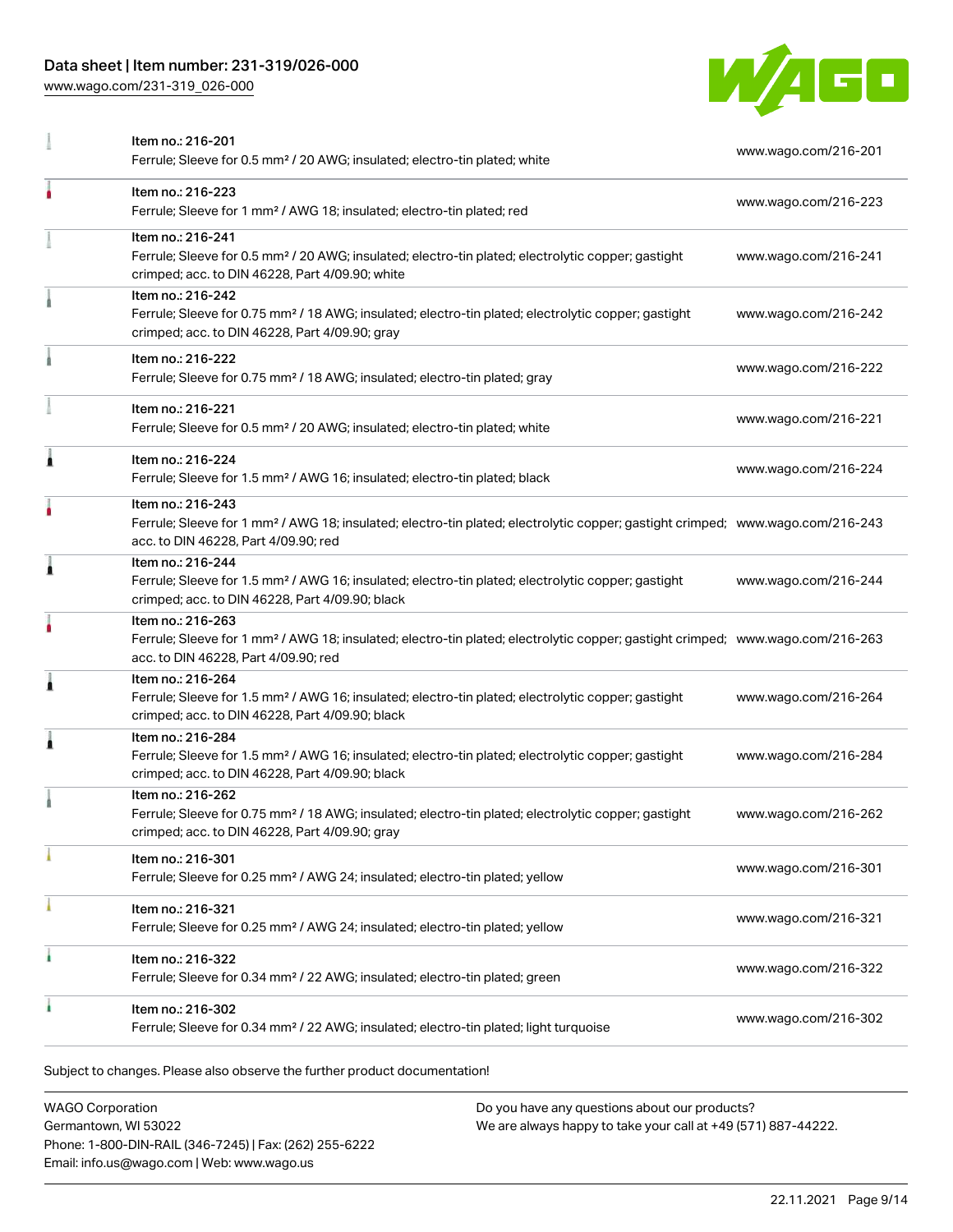# Data sheet | Item number: 231-319/026-000

[www.wago.com/231-319\\_026-000](http://www.wago.com/231-319_026-000)



| Operating tool<br>Item no.: 209-130<br>Operating tool; suitable for 264, 280 and 281 Series; 1-way; of insulating material; white<br>Item no.: 209-132<br>Operating tool; for connecting comb-style jumper bar; 2-way; of insulating material<br>Item no.: 231-159<br>Operating tool; natural<br>Item no.: 231-231<br>Combination operating tool; red<br>Item no.: 231-131<br>Operating tool; made of insulating material; 1-way; loose; white<br>Item no.: 231-291<br>Operating tool; made of insulating material; 1-way; loose; red | www.wago.com/209-130<br>www.wago.com/209-132<br>www.wago.com/231-159<br>www.wago.com/231-231<br>www.wago.com/231-131 |
|---------------------------------------------------------------------------------------------------------------------------------------------------------------------------------------------------------------------------------------------------------------------------------------------------------------------------------------------------------------------------------------------------------------------------------------------------------------------------------------------------------------------------------------|----------------------------------------------------------------------------------------------------------------------|
|                                                                                                                                                                                                                                                                                                                                                                                                                                                                                                                                       |                                                                                                                      |
|                                                                                                                                                                                                                                                                                                                                                                                                                                                                                                                                       |                                                                                                                      |
|                                                                                                                                                                                                                                                                                                                                                                                                                                                                                                                                       |                                                                                                                      |
|                                                                                                                                                                                                                                                                                                                                                                                                                                                                                                                                       |                                                                                                                      |
|                                                                                                                                                                                                                                                                                                                                                                                                                                                                                                                                       |                                                                                                                      |
|                                                                                                                                                                                                                                                                                                                                                                                                                                                                                                                                       |                                                                                                                      |
|                                                                                                                                                                                                                                                                                                                                                                                                                                                                                                                                       | www.wago.com/231-291                                                                                                 |
| Item no.: 280-432<br>Operating tool; made of insulating material; 2-way; white                                                                                                                                                                                                                                                                                                                                                                                                                                                        | www.wago.com/280-432                                                                                                 |
| Item no.: 280-434<br>Operating tool; made of insulating material; 4-way                                                                                                                                                                                                                                                                                                                                                                                                                                                               | www.wago.com/280-434                                                                                                 |
| Item no.: 280-437<br>Operating tool; made of insulating material; 7-way                                                                                                                                                                                                                                                                                                                                                                                                                                                               | www.wago.com/280-437                                                                                                 |
| ltem no.: 280-440<br>Operating tool; made of insulating material; 10-way                                                                                                                                                                                                                                                                                                                                                                                                                                                              | www.wago.com/280-440                                                                                                 |
| Item no.: 280-435<br>Operating tool; made of insulating material; 5-way; gray                                                                                                                                                                                                                                                                                                                                                                                                                                                         | www.wago.com/280-435                                                                                                 |
| Item no.: 280-436<br>Operating tool; made of insulating material; 6-way                                                                                                                                                                                                                                                                                                                                                                                                                                                               | www.wago.com/280-436                                                                                                 |
| Item no.: 280-438<br>Operating tool; made of insulating material; 8-way                                                                                                                                                                                                                                                                                                                                                                                                                                                               | www.wago.com/280-438                                                                                                 |
| Item no.: 280-433<br>Operating tool; made of insulating material; 3-way                                                                                                                                                                                                                                                                                                                                                                                                                                                               | www.wago.com/280-433                                                                                                 |
| Insulations stops<br>Insulation stop                                                                                                                                                                                                                                                                                                                                                                                                                                                                                                  |                                                                                                                      |

Subject to changes. Please also observe the further product documentation!

WAGO Corporation Germantown, WI 53022 Phone: 1-800-DIN-RAIL (346-7245) | Fax: (262) 255-6222 Email: info.us@wago.com | Web: www.wago.us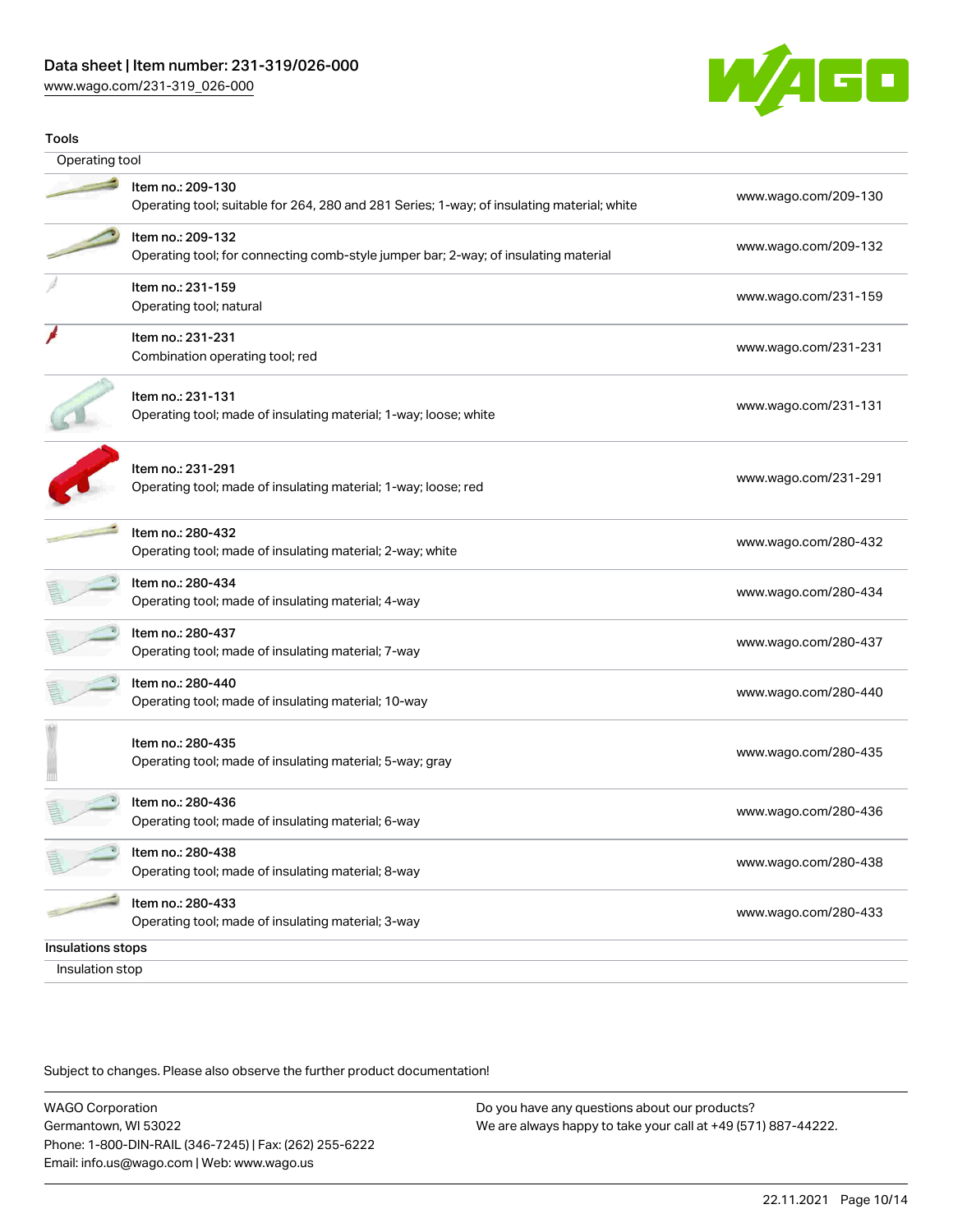# Data sheet | Item number: 231-319/026-000

[www.wago.com/231-319\\_026-000](http://www.wago.com/231-319_026-000)



Item no.: 231-672 Insulation stop; 0.75 - 1 mm²; dark gray



[www.wago.com/231-672](http://www.wago.com/231-672)

Item no.: 231-670 Insulation stop; 0.08-0.2 mm² / 0.2 mm² "s"; white [www.wago.com/231-670](http://www.wago.com/231-670) www.wago.com/231-670



Item no.: 231-671 Insulation stop; 0.25 - 0.5 mm²; light gray [www.wago.com/231-671](http://www.wago.com/231-671)

| ww.wago.com/231-671 |  |
|---------------------|--|
|---------------------|--|

| Marking accessories |  |
|---------------------|--|
|---------------------|--|

| Marking accessories<br>Marking strip |                                                                                                                                                                                                 |                                  |  |  |  |
|--------------------------------------|-------------------------------------------------------------------------------------------------------------------------------------------------------------------------------------------------|----------------------------------|--|--|--|
|                                      |                                                                                                                                                                                                 |                                  |  |  |  |
|                                      | Item no.: 210-331/508-104<br>Marking strips; as a DIN A4 sheet; MARKED; 13-24 (200x); Height of marker strip: 2.3 mm/0.091 in; Strip<br>length 182 mm; Horizontal marking; Self-adhesive; white | www.wago.com/210-331<br>/508-104 |  |  |  |
|                                      | Item no.: 210-332/508-202<br>Marking strips; as a DIN A4 sheet; MARKED; 1-16 (160x); Height of marker strip: 3 mm; Strip length 182<br>mm; Horizontal marking; Self-adhesive; white             | www.wago.com/210-332<br>/508-202 |  |  |  |
|                                      | Item no.: 210-332/508-204<br>Marking strips; as a DIN A4 sheet; MARKED; 17-32 (160x); Height of marker strip: 3 mm; Strip length<br>182 mm; Horizontal marking; Self-adhesive; white            | www.wago.com/210-332<br>/508-204 |  |  |  |
|                                      | Item no.: 210-332/508-206<br>Marking strips; as a DIN A4 sheet; MARKED; 33-48 (160x); Height of marker strip: 3 mm; Strip length<br>182 mm; Horizontal marking; Self-adhesive; white            | www.wago.com/210-332<br>/508-206 |  |  |  |
|                                      | Item no.: 210-332/508-205<br>Marking strips; as a DIN A4 sheet; MARKED; 1-32 (80x); Height of marker strip: 3 mm; Strip length 182<br>mm; Horizontal marking; Self-adhesive; white              | www.wago.com/210-332<br>/508-205 |  |  |  |

# Downloads

#### **Documentation**

| <b>Additional Information</b> |            |        |          |
|-------------------------------|------------|--------|----------|
| Technical explanations        | 2019 Apr 3 | pdf    | Download |
|                               |            | 2.0 MB |          |

Subject to changes. Please also observe the further product documentation!

WAGO Corporation Germantown, WI 53022 Phone: 1-800-DIN-RAIL (346-7245) | Fax: (262) 255-6222 Email: info.us@wago.com | Web: www.wago.us Do you have any questions about our products? We are always happy to take your call at +49 (571) 887-44222.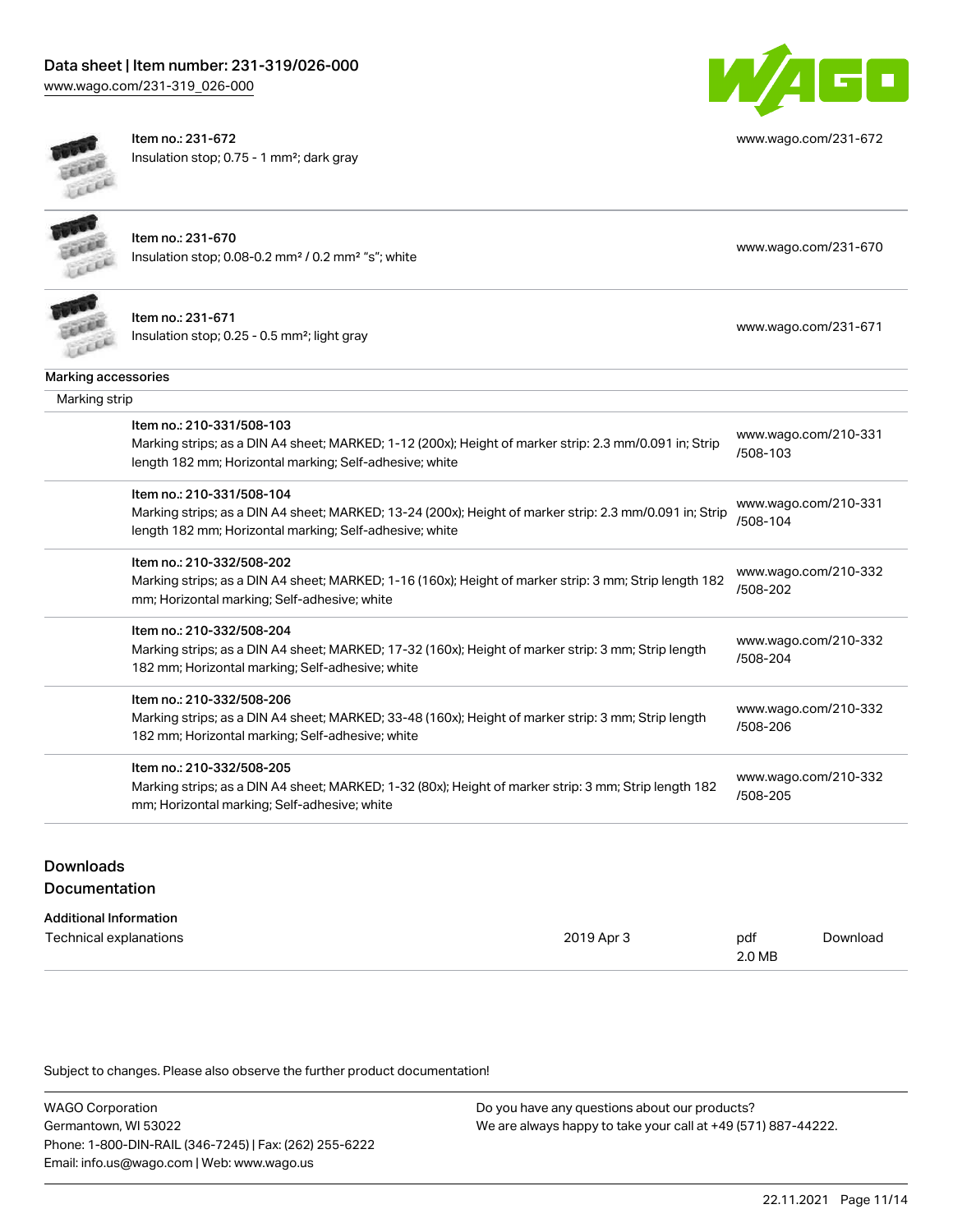

### CAD files

CAD data

| --------                                         |            |          |
|--------------------------------------------------|------------|----------|
| 2D/3D Models 231-319/026-000                     | <b>URL</b> | Download |
| <b>CAE data</b>                                  |            |          |
| EPLAN Data Portal 231-319/026-000                | <b>URL</b> | Download |
| ZUKEN Portal 231-319/026-000                     | <b>URL</b> | Download |
| EPLAN Data Portal 231-319/026-000                | <b>URL</b> | Download |
| <b>Environmental Product Compliance</b>          |            |          |
| <b>Compliance Search</b>                         |            |          |
| Environmental Product Compliance 231-319/026-000 | URL        | Download |

1-conductor female connector; CAGE CLAMP®; 2.5 mm²; Pin spacing 5.08 mm; 19 pole; 2,50 mm²; orange

### Installation Notes



Inserting a conductor via 3.5 mm screwdriver – CAGE CLAMP® actuation parallel to conductor entry.



Inserting a conductor via 3.5 mm screwdriver – CAGE CLAMP® actuation perpendicular to conductor entry.



Inserting a conductor into CAGE CLAMP® unit via operating lever (231-291).

Subject to changes. Please also observe the further product documentation!

WAGO Corporation Germantown, WI 53022 Phone: 1-800-DIN-RAIL (346-7245) | Fax: (262) 255-6222 Email: info.us@wago.com | Web: www.wago.us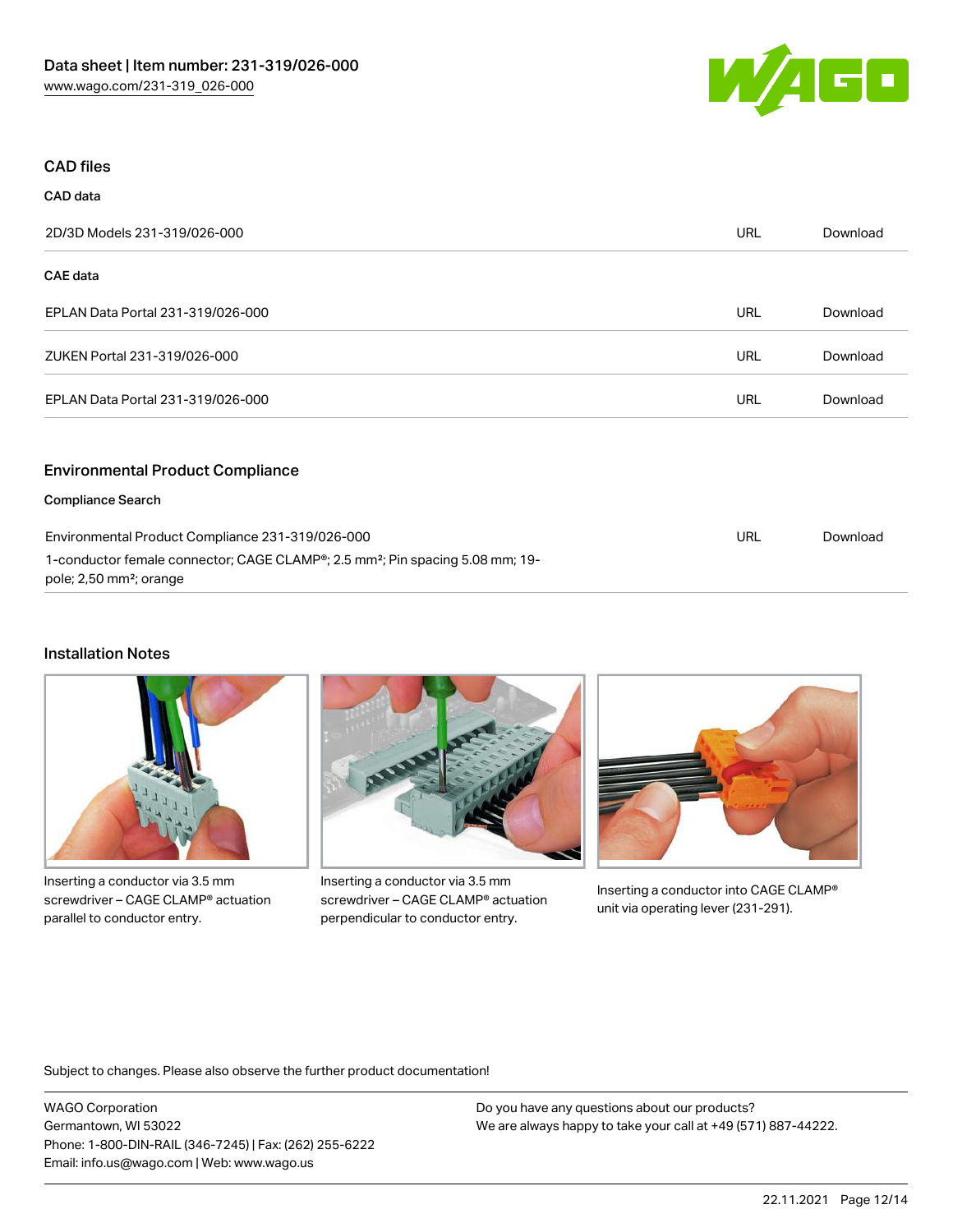



Inserting a conductor via operating tool.



Coding a female connector by removing coding finger(s).



Testing – female connector with CAGE CLAMP®

Integrated test ports for testing perpendicular to conductor entry via 2 or 2.3 mm Ø test plug

#### Installation

Subject to changes. Please also observe the further product documentation!

WAGO Corporation Germantown, WI 53022 Phone: 1-800-DIN-RAIL (346-7245) | Fax: (262) 255-6222 Email: info.us@wago.com | Web: www.wago.us